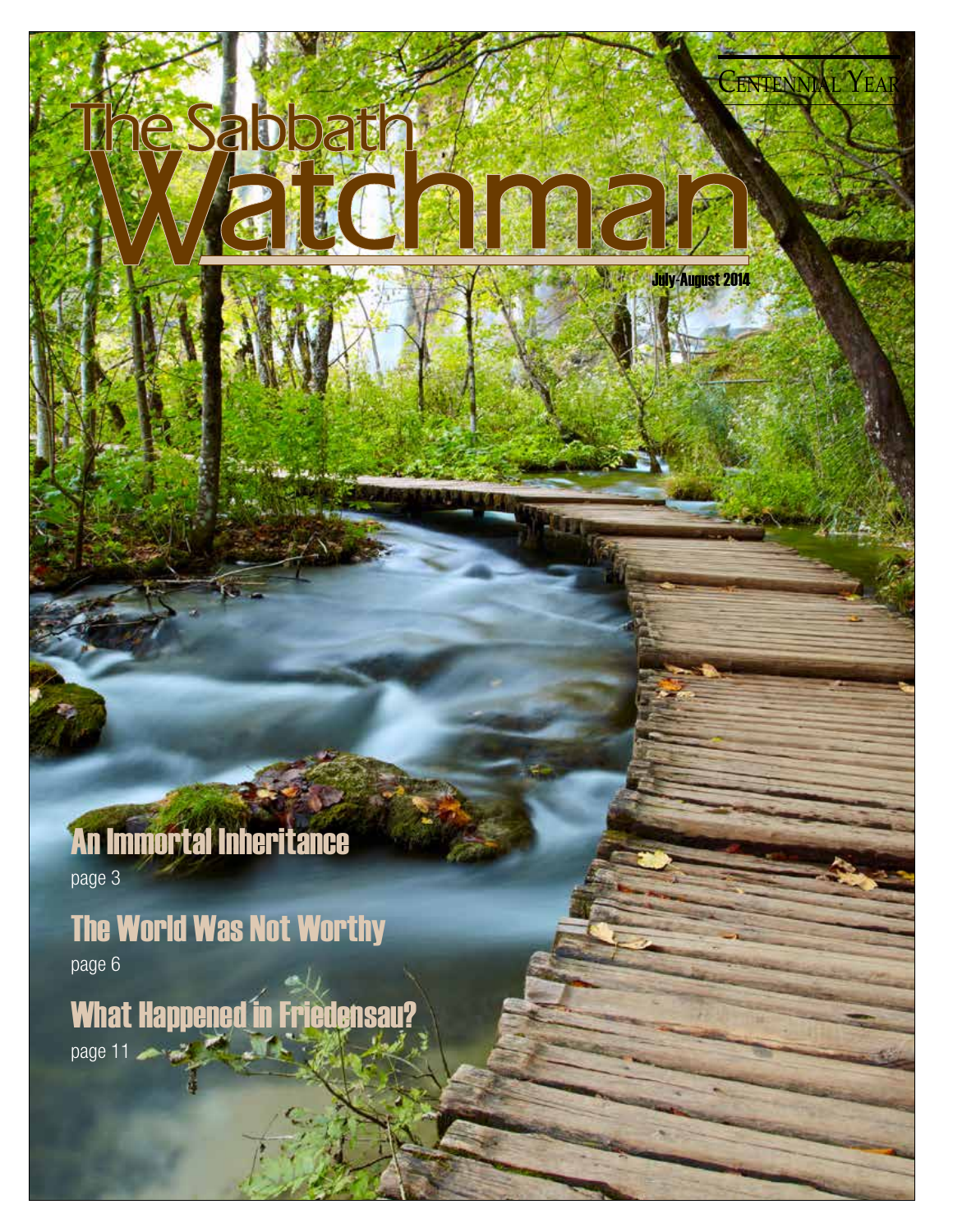## **Not-So-Subtle Implications**

**History was made this past May in Friedensau, Germany, as Seventh-day**<br>Adventists and Reform brethren officially met for the first time since<br>1920; but it was no *déjà vu*, except for the place and number of Reformers<br>pre Adventists and Reform brethren officially met for the first time since 1920; but it was no *déjà vu,* except for the place and number of Reformers present–17 this time and last. See pages 11-14 of this issue for a brief explanation of how that came about.

The week after the symposium, Spectrum magazine, which had at least one representative at the meetings in Friedensau and asserts that it is "not part of, or affiliated with the General Conference of Seventh-day Adventists® or any of its subsidiaries," contained the following comment about the origin of the Reform Movement: "The movement's founders took issue with church leaders, initially in Germany, who, under pressure from their governments, broke with the dominant pioneer position of refusal to bear arms in war. Many of those who joined the Reform Movement were summarily disfellowshipped."

The statement's first implication is that that men founded the movement–that this is just another independent movement. However, if someone is going to say that men "founded" the movement, he should point to those who disfellowshipped the ones who held to the Adventist Church's original position on military service.

Next, the comment implies that people joined the Reform Movement and were "summarily disfellowshipped" for that. But how could they have been disfellowshipped for joining (or even founding) the Reform Movement when that movement did not come together until some five to ten years later? Later, those who showed interest in the Reform were disfellowshipped–that is the view from the *Spectrum* side of the issue. But for someone to become a member of the Reform Movement, he or she must first resign from membership in any other denomination, union, or secret society to which he or she may have belonged. Therefore, the statement implies something that simply was not and indeed could not be true.

As for implying that a Reform Movement was in existence at the beginning of World War I, this was so only in God's eyes, and the war revealed it. But there was no formal, visible Reform Movement organization when faithful men and women were unrighteously deprived of membership rights in the Seventh-day Adventist Church and left churchless for promoting and defending the principles held sacred by the church from its beginning.

The truth as it is in Jesus, along with its many subtle implications, is altogether true.

### Kurdetto

## **In this issue**

| <b>IMS 7-Point Statement Concerning the Confession and Apology 13</b> |  |
|-----------------------------------------------------------------------|--|
| The Divine-Human Family, No. 4–Membership in the Family 15            |  |
|                                                                       |  |
|                                                                       |  |



Vol. 89, No. 4

**Beacon of hope, faith, and truth in a confused world.**

We believe:

- The all-wise, loving God created all things in the universe by His Son, Jesus Christ; He is its Owner and Sustainer.
- He met the challenge to His loving leadership and authority by reconciling the world to Himself through the life, death, and resurrection of His Son, the Word made flesh.
- The Holy Spirit, Jesus' representative on earth, convicts of sin, guides into truth, and, when abiding in man, overcomes all unrighteousness.
- The Bible is the record of God's dealings with mankind and the standard of all doctrine; the Ten Commandments are the transcript of His character and the foundation of all enduring reform.
- • His people, in harmony with God's Word and under the direction of the Holy Spirit, call all men everywhere to be reconciled to God through faith in Jesus.
- • Bible prophecy reveals that earth's history will soon close with the visible return of Jesus Christ as King to claim all who have accepted Him as the world's only Redeemer and their Lord.

*THE SABBATH WATCHMAN* is the official publication of the Seventh-day Adventist Church, Reform Movement, International Missionary Society, General Conference, 625 West Avenue, Cedartown, GA 30125. Phone 770-748-0077 / Fax 770-748-0095 / Email info@sda1844.org / Website www. sda1844.org.

Published six times per year by the General Conference Publishing Department. Printed and distributed by Religious Liberty Publishing Assn. Mail or email subscription orders to 9999 East Mississippi Avenue, Denver, CO 80247 / info@ sda1888.org. Annual rate (U.S. funds only): U.S.A.–\$30; Foreign–\$45. Phone 916-765- 3389 / Website www.sda1888.org.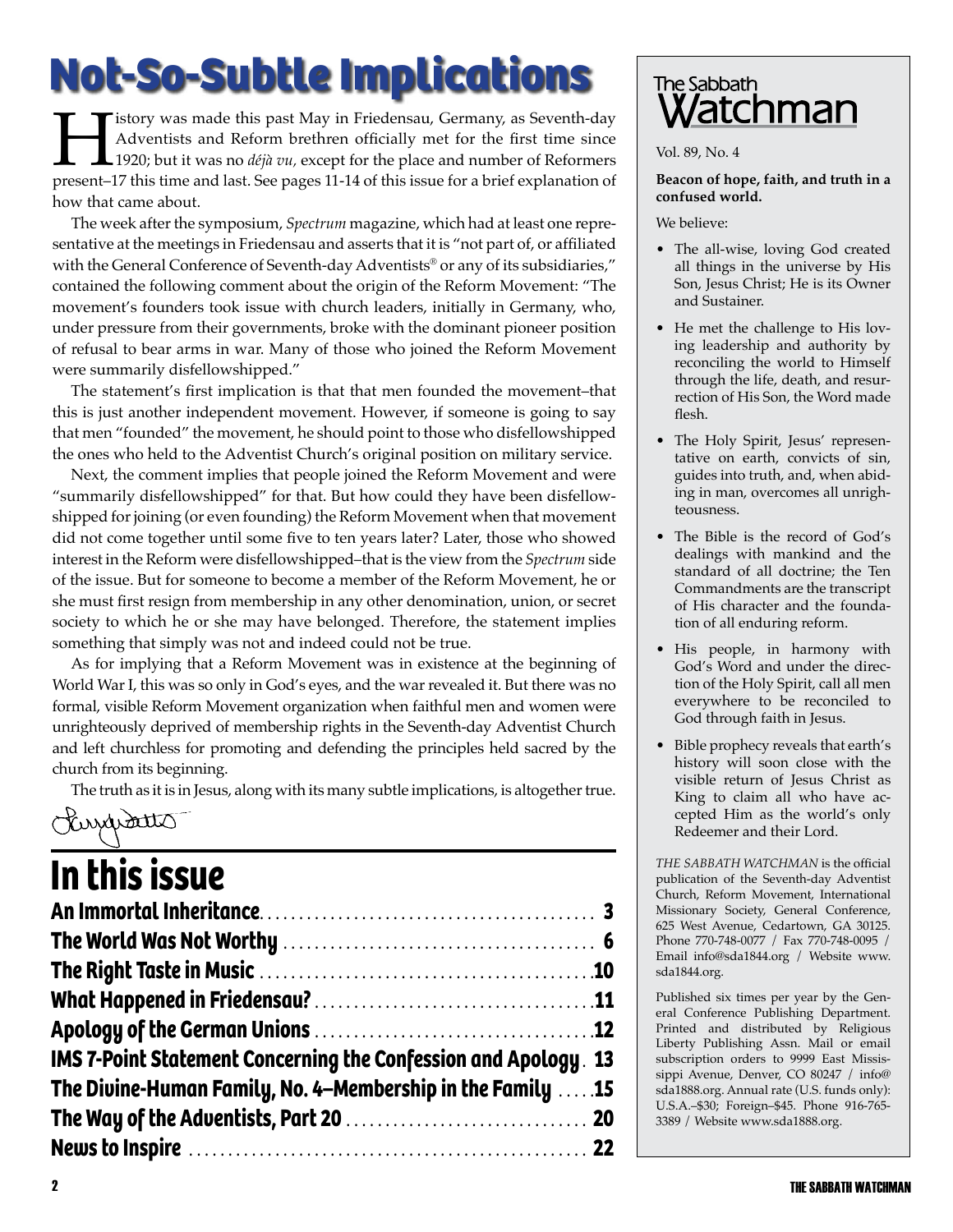

From May 12 to 15, 2014, the Institute<br>of Adventist Studies (IAS) of the<br>Seventh-day Adventists sponsored<br>a symposium at Friedensau Adventist of Adventist Studies (IAS) of the Seventh-dayAdventists sponsored a symposium at Friedensau Adventist University in Friedensau, Germany. The theme was "The Impact of World War I on Seventh-day Adventism." When the brethren of the International Missionary Society (IMS), General Conference, first heard about this event, they contacted the organizers to find out if there was interest in having papers submitted concerning the Reform Movement as related to the symposium topic. This was accepted. There were 18 Adventist and 2 Reform Movement presenters.All were qualified by having a Ph.D. degree. The papers submitted will be published in a book by Friedensau Adventist University. In addition, each presenter gave a 30-minute verbal synopsis of his paper. Total participants in the symposium numbered about 100, including 17 Reformers.

There were two parts to the program–a normal program and a special program. During the normal program, Adventist scholars presented general topics about World War I, apocalyptic prophecy and interpretation, and Adventism and the challenge of war. For example, the first presentation on Monday evening, May 12, was by George R. Knight on the topic of "Faith, the Great War and the Implications of Being an International Church, and a Lost Part of Adventist Heritage." This addressed the Adventist Church's change in its attitude toward military service.

Other presenters spoke about prophecy and interpretation as well as concepts of nonviolence and pacifism. Some mentioned the Adventists who later formed the nucleus of the Reform Movement and also addressed current thinking, including "modern Adventism" and "post-modern Adventism."

On Wednesday evening, May 14, a special program convened. The program booklet contained the following Note: "The special program on Wednesday evening provides a historic opportunity to bring together two groups of Seventh-day Adventists who started to go separate ways during World War I: representatives of the 'International Missionary Society, Seventh-day Adventist Church, Reform Movement' and of the Seventh-day Adventist Church."

Brother Idel Suarez, Jr., president of the IMS General Conference, gave a presentation titled "The Reform Movement Perspective on 1914." Before his presentation, Rolf Polher, Director of the IAS, and Johannes Hartlapp, Dean of Theology at Friedensau Adventist University, with the assistance of Holger Teubert, read a "Statement of the Seventh-day Adventist Church in Germany Regarding the Centennial Anniversary of the Outbreak of the First World War" in German and in English. Issued by the German Unions on April 13, 2014, and signed by two officers, the statement was an acknowledgment of wrong doing on the part of the German Union leaders in issuing letters endorsing "military service" with "weapons," even "on the Sabbath," from the outset of the Great War in 1914. The writers apologized for accusing their former Adventist "members who contradicted them of having 'fallen' from the truth" and "having people pursued by the authorities." The statement asked the "Reform Movement for forgiveness for our failings." It acknowledged that "the children of God are called to be people of peace, and to reject every form of violence against the innocent." It quoted Neal C. Wilson, former President of the Seventh-day Adventist General Conference, who said in 1985 that "Seventh-day Adventists want to be known as peacemakers."

The full document of the apology is published on page 12 of this issue, along with "The Reform Movement 7-Point Response" to it, which was promised to those who presented the statement of apology and was forwarded to them.

After Brother Suarez gave his presentation, Brother Woonsan Kang, IMS General Conference second secretary, gave another presentation prepared by him and Brother Antonino Di Franca, titled "Pacifism, Nonviolence, and Conscientious Objection-the Reform Movement Position."

The last part of the special program was a lengthy question-and-answer period in which the symposium participants asked questions of the IMS brethren, who responded according to the counsel of the apostle Peter: "But sanctify the Lord God in your hearts: and be ready always to give an answer to every man that asketh you a reason of the hope that is in you with meekness and fear." 1 Peter 3:15. The meeting was cordial, Christian, and orderly. Reformers were allowed to speak without any censorship. The participants were free to ask any questions they desired about the Reform Movement.

A more extensive account and additional materials from the symposium in Friedensau, including the questions asked of the Reform Movement brethren and their answers, will be published in *Centennial Highlights,* a book inspired by the Centennial Commemoration at the General Conference headquarters in Cedartown, Georgia, July 30-August 4, 2014, along with other articles and pictures significant to the centennial year. Readers of *The Sabbath Watchman* will be notified when the book may be ordered in English and in Spanish. SW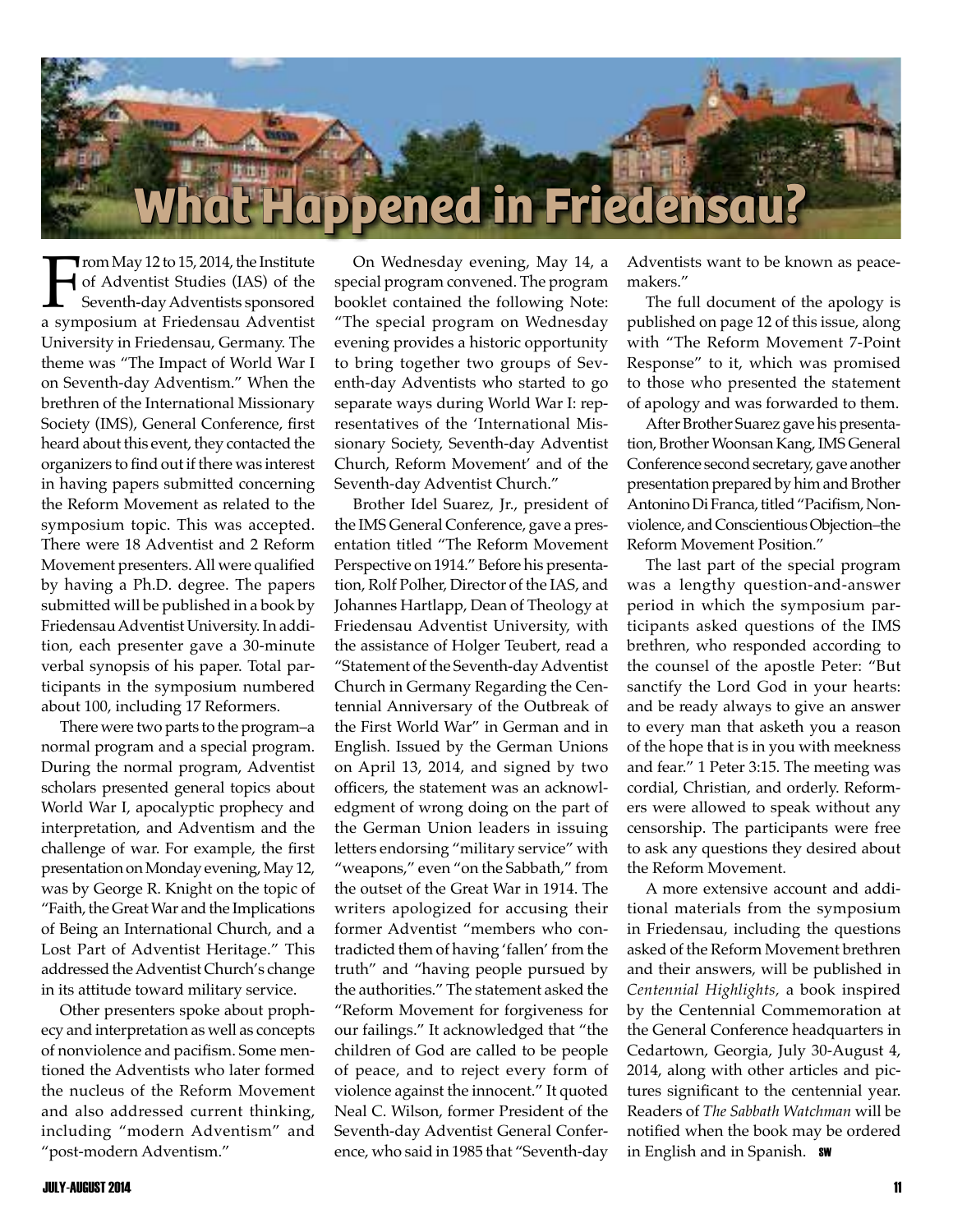# **Apology of the German Unions**

### STATEMENT

### of the Seventh-day Adventist Church in Germany regarding the centennial anniversary of the outbreak of the First World War

On July 28th, 1914, a war broke out in Europe. Its dimensions eclipsed everything before it. Many Adventists saw the outbreak of the "Great War" as a sign of the end of the world. Before the war, many Adventists had served in the military but refused to carry out duties on Sabbath, risking potentially severe penalties. Now, other Adventists considered it part of the preparation for the imminent return of Jesus to refuse to carry weapons or to participate in the military immunization program.

However, shortly after the general mobilization on August 2<sup>nd</sup>, 1914, the Central European leadership of the Seventh-day Adventist Church In Hamburg issued a circular letter to the Adventist congregations in Germany recommending, "Insofar as we are members of the military or receive orders to enlist in military service, [we should] fulfill our military duties wholeheartedly and with joy[….] ln Joshua 6 we read that the children of God bore weapons and also served on Sabbath." This letter and other publications provoked a complex protest in Adventist congregations, leading to tensions and divisions. In 1915, this state of affairs led to the rising of a separate organization, the self-designated "Reform Movement", which accused its mother church, the "greater church," of a Babylonian apostasy from the true Advent faith.

Today we recognize and concede that during these disputes our Fathers often did not act in the spirit of love and reconciliation demonstrated by Jesus. Out of concern for the survival of the denomination in Germany, advice contradicting the Word of God was given which led to division and profound hurt. We also concede that the former Adventist leadership did not adequately fulfill their responsibility to the congregations. They unjustly accused members who contradicted them of having "fallen" from the truth, and in individual cases went as far as having people pursued by the authorities.

During negotiations with the Reform Movement from June 21<sup>st</sup> to 23<sup>rd</sup>, 1920, in Friedensau, Germany, Pastor Arthur G. Daniells, then President of the General Conference of the Seventh-day Adventist Church, objected to the statement of the German Church leadership regarding military service and emphasized, "We would not have made such a declaration." At the Pastors' meeting, which took place immediately after the negotiations in Friedensau, those responsible for the documents rescinded their statements as "erroneous". On January 2<sup>nd</sup>, 1923, they again expressed their regret "that such documents have ever been released."

Even though none of those directly involved are still alive, we ask their descendants and relatives along with the two still existing groups of the Reform Movement for forgiveness for our failings. From these painful experiences we have learned that the children of God are called to be people of peace, and to reject every form of violence against the innocent. We believe that disciples of Jesus are truest to the statements of the Holy Scriptures when they act as ambassadors for peace and reconciliation.

On June 27<sup>th</sup>, 1985, Pastor Neal C. Wilson, former President of the General Conference of the Seventh-day Adventist Church, expressed the same idea in his "Declaration of Peace" to the General Conference in Session in New Orleans, Louisiana, USA. "In a world full of fighting and hatred, a world of ideological and military conflicts, Seventh-day Adventists want to be known as peacemakers, and want to advocate for global justice and peace under Christ as the head of a new humanity."

#### *Hanover/Ostfildern, 13 April 2014*

*In the name of the Seventh-day Adventist Church in Germany,* 

*Johannes Naether, President Gunther Machel, Vice President*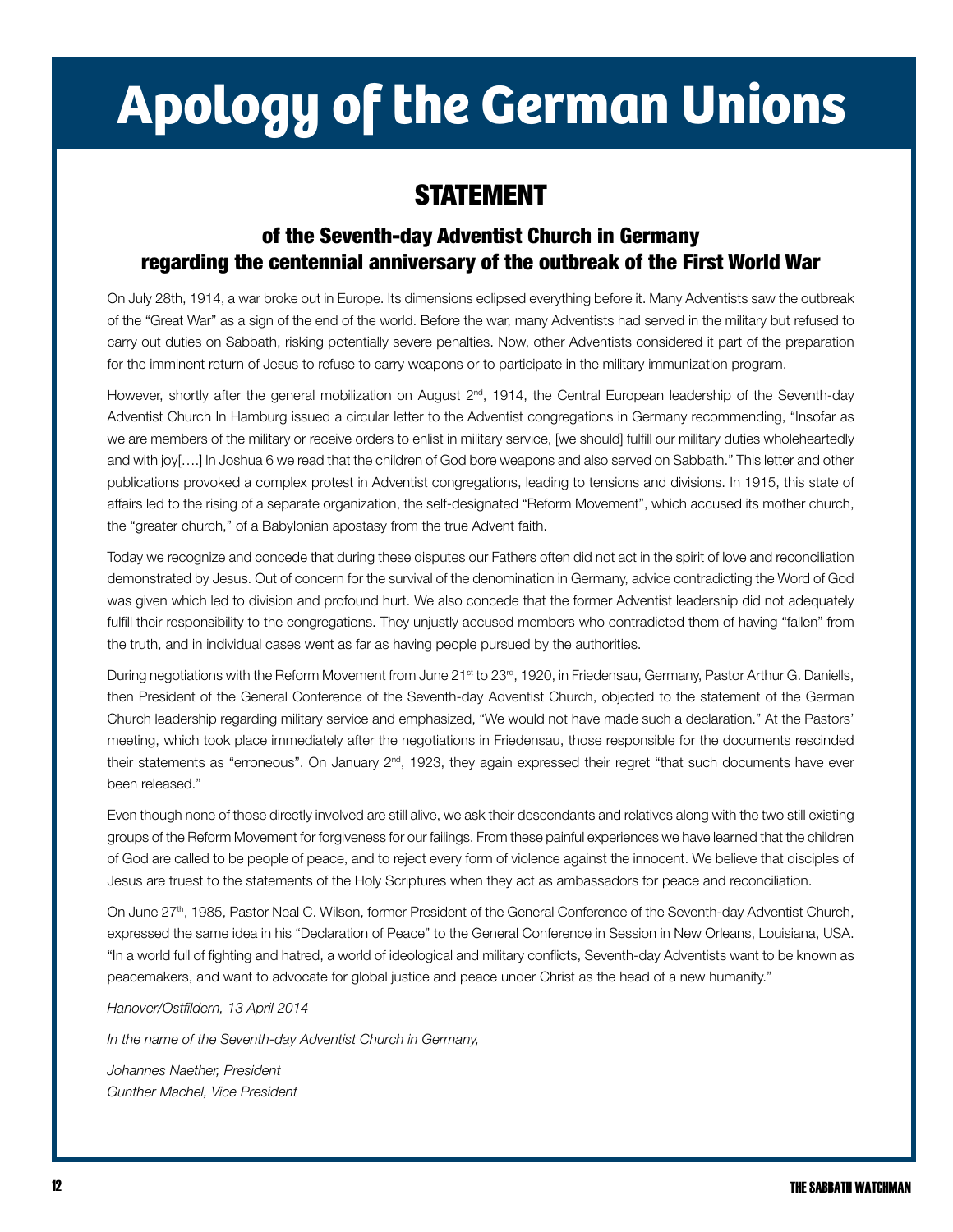### **The International Missionary Society, S.D.A. Church, Reform Movement 7-Point Statement Concerning the Confession and Apology of the S.D.A. German Unions**

Acknowledgment and Appreciation. During the Symposium on "The Impact of World War I on Seventh-day Adventism," held at Friedensau Adventist University, an official copy of a "Statement of the Seventh-day Adventist Church in Germany regarding the centennial anniversary of the outbreak of the First World War," which had been issued and published by S.D.A. German Unions, was translated into English, read publicly, and given to the Reform Movement representatives. The S.D.A. German Unions made a courageous and noble step toward a noncombatant position. They acknowledged the Adventist Church's involvement in the Great War and that it was wrong for Adventist leaders and members to endorse "military service" with "weapons," even "on the Sabbath," from the outset of the war in 1914 through its termination in 1918. They conceded that some Adventist leaders had their former "members … pursued by the authorities." Their formal and public petition asking the "Reform Movement for forgiveness" is received with sincere thanks and praise to God. We concur that the "children of God are called to be a people of peace, and to reject every form of violence…."1

Origin and Organization. The faithful Adventists who protested starting in August 1914 were not motivated by personal ambitions, time-setting, dreams, or fanaticism. As a past Adventist General Conference President, Robert Pierson, wrote in 1977: "During World War I,... some ... believers were by church discipline disfellowshipped from the church, even though they themselves would not have separated, nor had they rejected the fundamental principles of the church. New organizations were formed in order to gather the believers that were separated in this manner."<sup>2</sup> After the war ended, the faithful Adventists initially adopted the name in 1919 of "Internationale Missionsgesellschaft der Siebenten Tags Adventisten Alte seit 1844 stehengebliebene Richtung Deutsche Union" (International Missionary Society of Seventh-day Adventists, Old Movement standing firm since 1844 German Union). During their first international conference in 1921, and again during their attempted appeal to the delegates in session of the General Conference world assembly held in 1922, in the city of San Francisco, the name International Missionary Society, S.D.A. Reform Movement was used.

Christ is the Center. The separation in Adventism, the Laodicean message, the needed Reformation,<sup>3</sup> and the predicted war crisis were not unrelated to the message of 1888 which presented Jesus as Christ Our Righteousness.4 As an eyewitness of that memorable conference in Minneapolis wrote: "The reason for all division, discord, and difference is found in separation from Christ. Christ is the center to which all should be attracted; for the nearer we approach the center, the closer we shall come together in feeling, in sympathy, [and] in love,…"5

Suffering and Sinfulness of War. While we appreciate and acknowledge the confession of the German Unions' involvement in the division that occurred 100 years ago, the new Adventist combatant position adopted during the Great War was not an issue limited to Germany, nor to World War I, but has permeated many countries up to this day. Adventist members supported by the church in serving as combatant soldiers have suffered injury and continue to die on the battlefield. On the other hand, conscientious objectors have suffered imprisonment, torture, and loss of life with minor or no recognition. As our mutual pioneers preached, taught, and wrote in the context of the American Civil War, bearing arms, engaging in war, and causing human bloodshed is "sinful." It is transgression of the law of God (Exodus 20:8-11, 13, 15), lack of faith, and contrary to the spirit of the New Testament.<sup>6</sup> John 18:36. The General Conference resolved in 1868: "Believing that war was never justifiable except under the immediate direction of God … we cannot believe it to be right for the servants of Christ to take up arms to destroy the lives of their fellow men."7

Pacifism. Therefore, it has ever been the position of the International Missionary Society, Seventh-day Adventist Church, Reform Movement worldwide that all members as conscientious objectors abstain from participating in war<sup>8</sup> and promote peace. James 3:17, 18. Its doctrinal teaching is that true Christians must not seek the death of others of like or different faith by fighting in